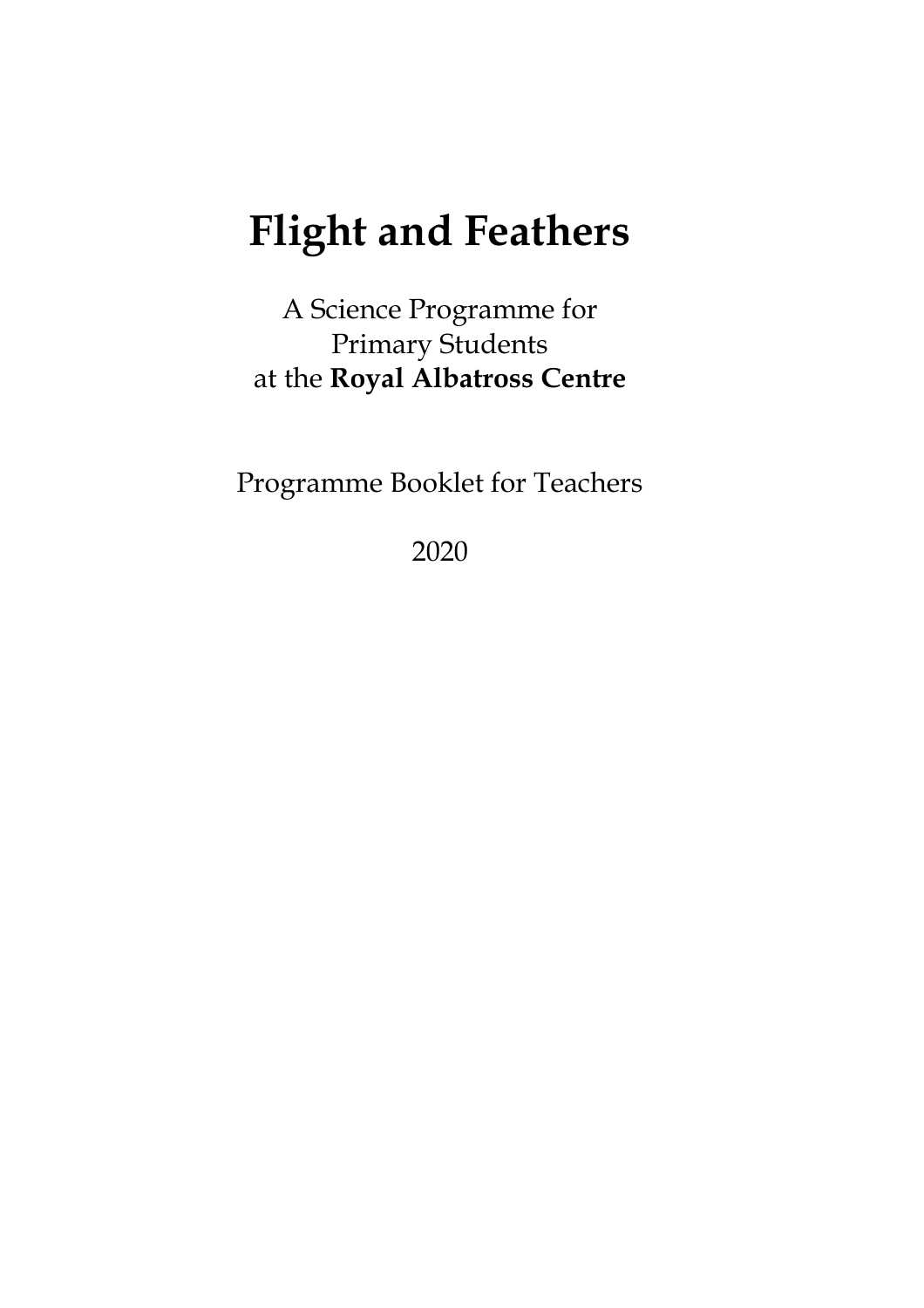# **Programme Overview**

**Objective:** To understand that birds are finely tuned flying machines, with the wing and flight style suited perfectly to the environment in which they live.

**Programme Description:** The programme will look at the adaptive features of birds and their mechanisms for flight. Students will look at the relationship between the shape of the wing and the type of flight. Observations of a variety of seabirds in flight from the viewing observatory will illustrate how the type of flight is related to their feeding, breeding and movement. And the students will have to decide if the design for airplane wings came from the study of birds in flight

Time: 2 hours Age Focus: Years 4-8 Cost: \$4/person **Curriculum Links: Science Level 2-4**

Living World Achievement Objectives 1-4

# **Spend the day on Otago Peninsula**

## **Trip on the Wild Side**

Make the most of your bus trip and journey through time on the Otago Peninsula. Investigate how natural and social events have shaped the Peninsula environment in the past and may shape it in the future.

## **New Zealand Marine Studies Centre:**

*Connecting Programme - Supper in the Sea*

From seaweeds to seabirds and plankton to pigfish – this programme looks at ocean food chains and food webs. Find out who eats who and how human activities can affect the balance. 2 hours, \$7/student.

For bookings contact Victoria Rosin, 479-5843 or email

[Victoria.rosin@otago.ac.nz.](mailto:Victoria.rosin@otago.ac.nz)

#### **TAIAROA HEAD** al Alba u audatross Co<br>& Fort Taiaroa Location Travel Times (one way): Dunedin to the Royal Albatross Centre, Tajaroa Head 60 min. Dunedin to NZ Marine Studies Centre (Aquarium), Portobello  $40$  min. 30 min. Royal Albatross Centre to NZ Marine Studies Centre OTAG ∉uo **NOUSE** New<br>Zealand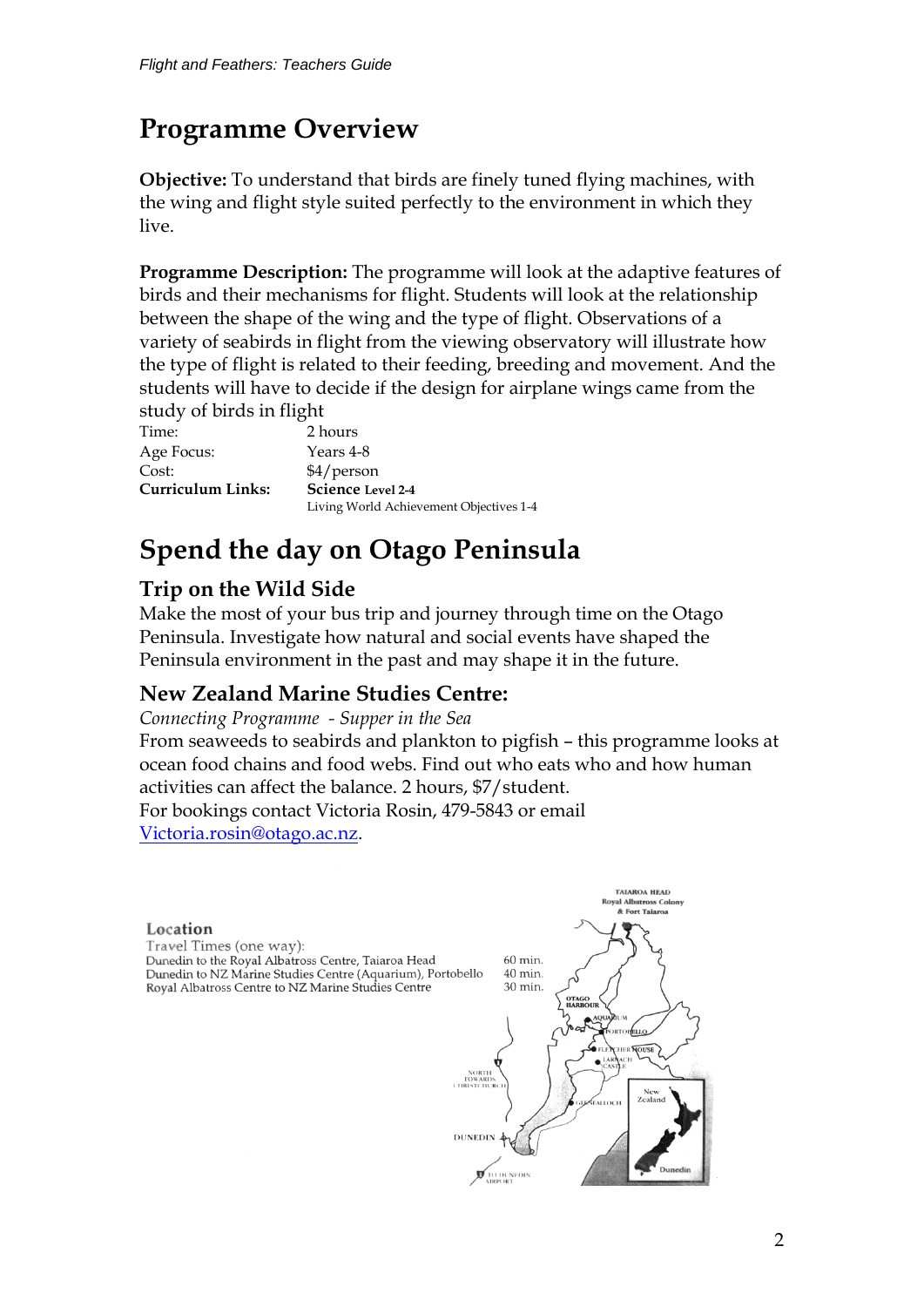# **Programme Plan:**

| <b>Time</b>  | Group A                                                                                                                                                                                                                  |
|--------------|--------------------------------------------------------------------------------------------------------------------------------------------------------------------------------------------------------------------------|
|              | Arrive, meet guide at reception<br>please arrive 10 minutes early                                                                                                                                                        |
| 0            | <b>Education Rm</b> (30 min)<br>What is a bird? (comparison of bird to cat)<br>How do they fly? (flapping, soaring, gliding)<br>Mechanisms of flight with demo<br>Where do they go? (different wings for different jobs) |
| 30 min       | <b>Observatory</b> (30 min)<br>Viewing of flight (Albatross, gulls, shags)<br>Identification of species and wing types with silhouettes<br>Toroa - flight path<br>Weighted birds - difficulties of flight                |
| 1 hour       | <b>Cliff Viewing</b> (30 min)<br>shag viewing<br>gull viewing<br>act out gliding & flapping flight                                                                                                                       |
| 1.5<br>hours | <b>Education Rm</b> (30 min)<br>Series of activity stations to look at mechanisms of flight and how<br>the birds are adapted for flight.                                                                                 |
| 2 hours      | <b>Wrap up</b> $(5 \text{ min})$<br>Reviewing learning objectives                                                                                                                                                        |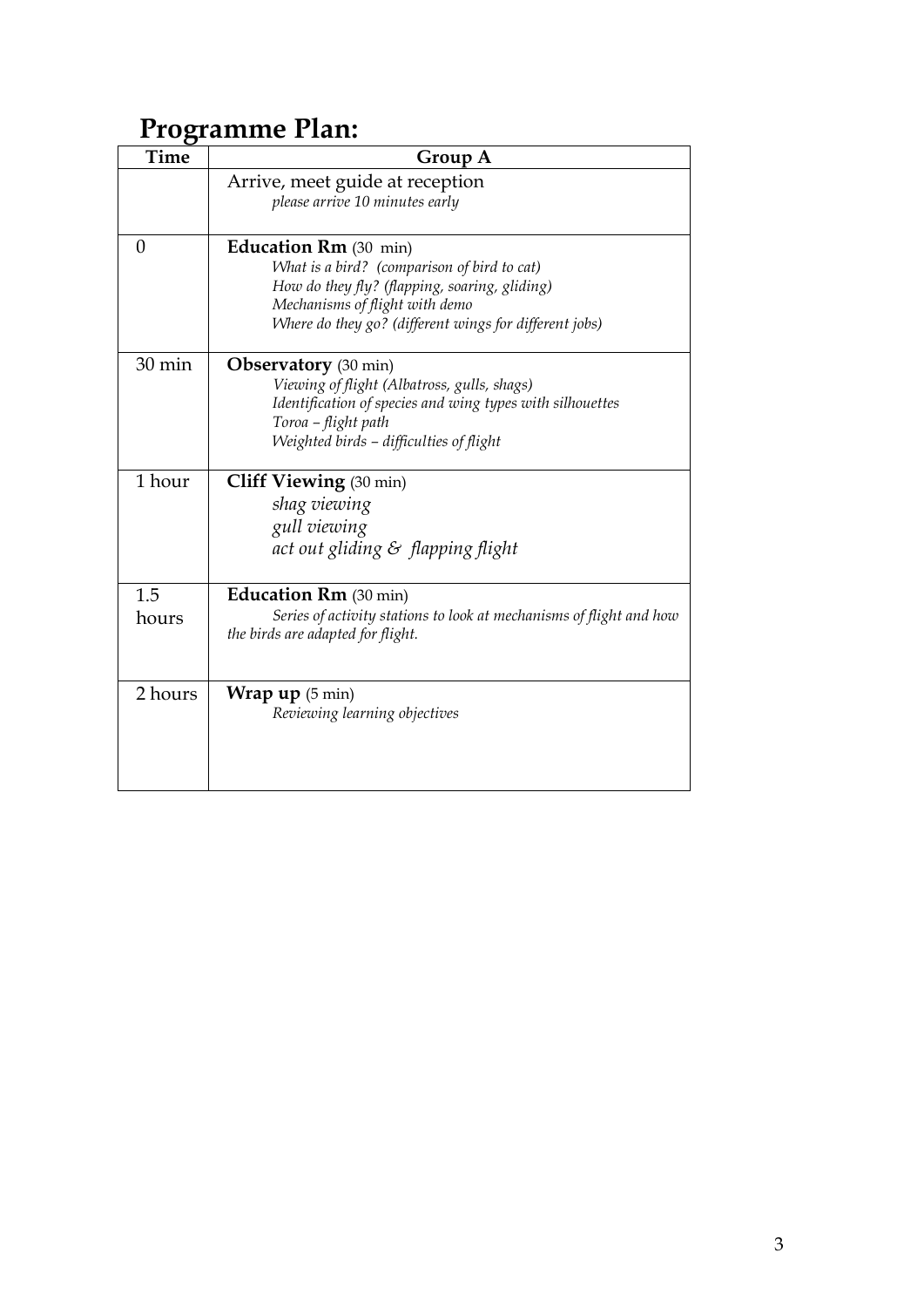# **Curriculum Links and Planning Guide**

*To be modified..*

## **Science**

|              | <b>Achievement Objectives</b>                                                                                                                  | <b>Specific Learning Outcomes</b>                                                                                       | <b>Activities</b>              |
|--------------|------------------------------------------------------------------------------------------------------------------------------------------------|-------------------------------------------------------------------------------------------------------------------------|--------------------------------|
| Living World |                                                                                                                                                | Students will be able to:                                                                                               | At the Royal Albatross Centre: |
| L3.1         | Distinguish between living things                                                                                                              | Distinguish between 3 different species of birds using                                                                  | Display Activity               |
|              | within a broad group on the basis of                                                                                                           | the Taiaroa Headland to roost and breed (Black-                                                                         | <b>Observatory Visit</b>       |
|              | differences in external characteristics                                                                                                        | backed gulls, Otago Shags, Northern Royal Albatross)                                                                    |                                |
| L3.2         | Investigate special features of animals<br>and plants and describe how these<br>features help them to stay alive.                              | Describe the different parts of an Albatross and their<br>2.<br>function and how these birds are suited for life at sea |                                |
| L3.3         | Explain using information from<br>personal observations and library<br>research, where and how a range of<br>familiar plants and animals live. | Describe the lifestyle and lifecycle of an Albatross<br>3.                                                              |                                |

## Other Curriculum Areas

- English
- Arts
- Maths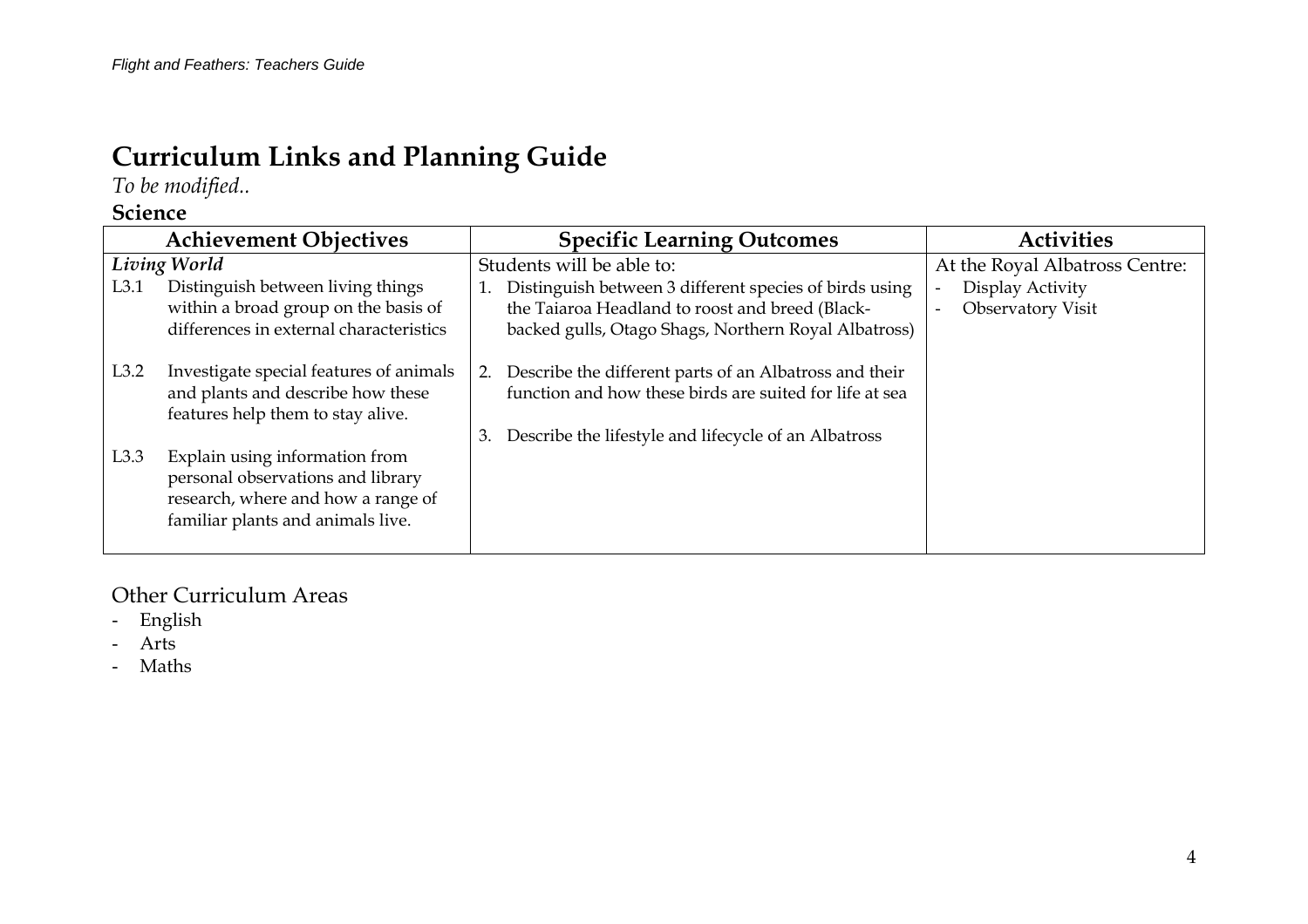## **Social Studies**

|                                          | <b>Achievement Objectives</b>                                      | <b>Specific Learning Outcomes</b> | <b>Activities</b>                                            |
|------------------------------------------|--------------------------------------------------------------------|-----------------------------------|--------------------------------------------------------------|
| <b>Place and Environment</b>             |                                                                    | Students will be able to:         | At the Royal Albatross Centre:                               |
| L2.1                                     | How people's activities influence                                  | 1.                                | <b>Education Room Activity</b>                               |
|                                          | places and the environment and are                                 |                                   | Observatory Visit                                            |
|                                          | influenced by them                                                 |                                   | Tour of Fort Taiaroa                                         |
| L3.1                                     | How different groups view and use                                  |                                   |                                                              |
|                                          | places and the environment                                         |                                   |                                                              |
| L4.1                                     | How places reflect past interactions of                            |                                   |                                                              |
|                                          | people with the environment                                        |                                   |                                                              |
|                                          |                                                                    |                                   |                                                              |
|                                          | Time, Continuity and Change                                        | Students will be able to:         | At the Royal Albatross Centre:                               |
| L3.1                                     | How the ideas and actions of people<br>changed the lives of others | 1.                                | <b>Education Room Activities</b><br><b>Observatory Visit</b> |
|                                          |                                                                    |                                   | Tour of Fort Taiaroa                                         |
| L3.2                                     | How the past is recorded and                                       |                                   | Viewing of poutokomanawa                                     |
|                                          | remembered in different ways                                       |                                   | (carved pole)                                                |
|                                          |                                                                    |                                   | Viewing of models and photos                                 |
| <b>Resources and Economic Activities</b> |                                                                    | Students will be able to:         | At the Royal Albatross Centre:                               |
| L2.1                                     | How and why people manage                                          | 1.                                | <b>Education Room Activities</b>                             |
|                                          | resources                                                          |                                   | <b>Observatory Visit</b>                                     |
|                                          |                                                                    |                                   |                                                              |
| L3.1                                     | How and why people view and use                                    |                                   |                                                              |
|                                          | resources differently and the                                      |                                   |                                                              |
|                                          | consequences of this                                               |                                   |                                                              |
|                                          |                                                                    |                                   |                                                              |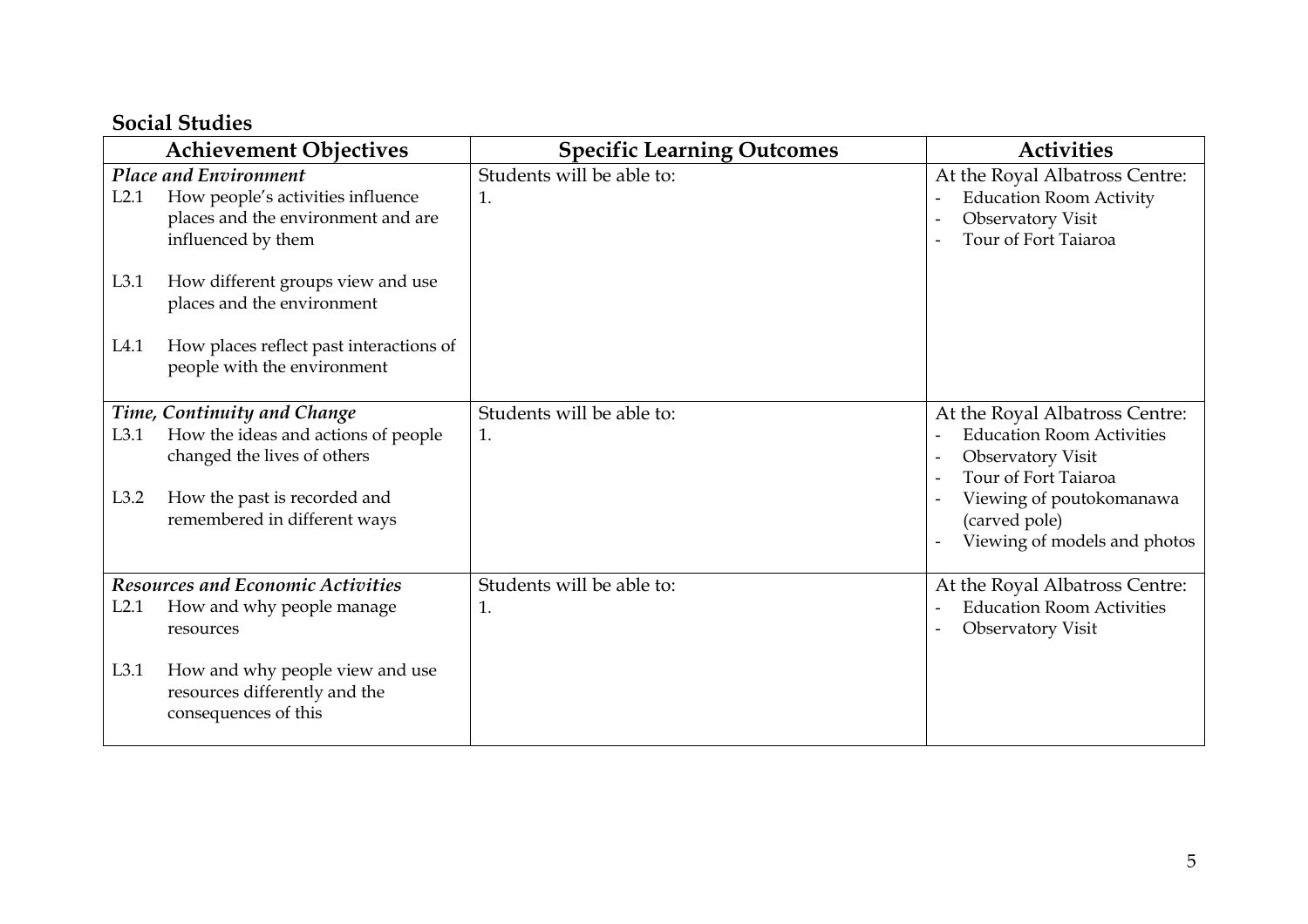# **Tour Guidelines**

#### **1. Supervisors**

- Ratio of 1 adult to 8 students is required for primary level.
- Role of supervisors is to:
	- ensure that the students act in a responsible manner.
	- assist the students with the activities.
	- keep the noise level down and the group together.

#### **2. Dress warmly**

- It is always windy and cold at Taiaroa Head.

## **3. Arrive 10 Minutes Early**

- If you are late, the time of your visit may be cut short as the observatory time is fixed and other tours are scheduled immediately after yours.
- Please allow time for a toilet break before the programme begins.

## **4. Group Size**

- Please note only 25 people are allowed in the observatory at once.
- Please organise your students and adult helpers into groups of 25 or less before arrival.

## **5. Programme Length**

- The programme is 2 hours long (includes 15-30 minutes in the Richdale Observatory.
- Please plan to have morning or afternoon tea before or after the programme (not during).

## **6. Lunch Areas**

- Areas suitable for lunch include:
	- Pilots Beach platform, just below the head land, is a great place to view fur seals but please do not approach or disturb them. Stick to the broadwalk and viewing platform. Please ensure students are quiet as penguins may be nesting under the platform – do not disturb. Beach may be closed at certain times.
	- grassy area to the east of the Royal Albatross Centre.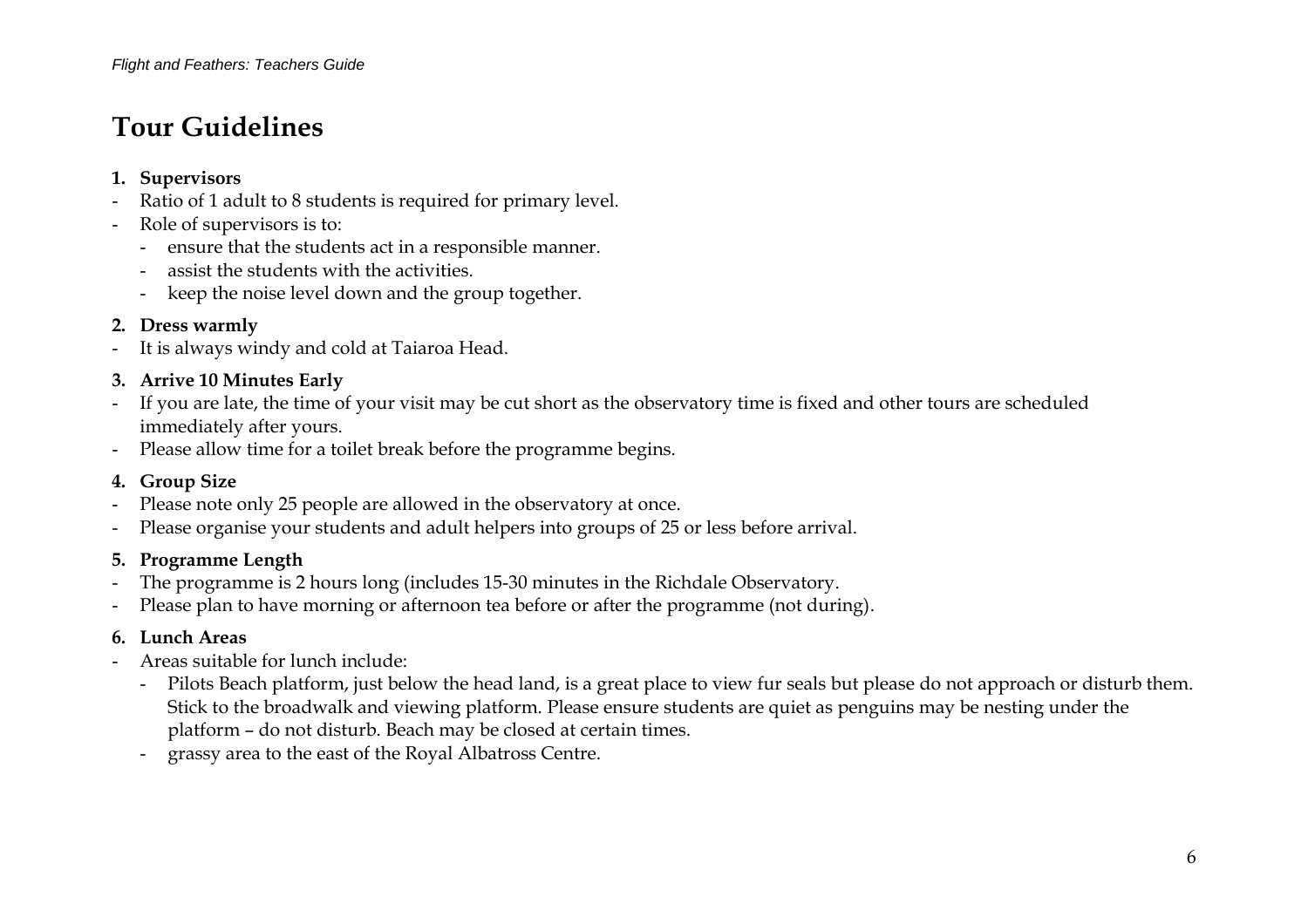- Education Room maybe available if the weather is wet (please check availability with Royal Albatross Centre staff in advance).

## **7. Shop and Cafeteria**

- Please keep children out of these areas unless they are planning to purchase something. Outside food is not permitted in the café.

## **8. Observatory**

- Please keep students quiet while on the headland and observatory, we are under a permit with the Department of Conservation, the Albatross are sensitive to noise. During September to early November is the sensitive time of year, Albatross sightings are not guaranteed, but we may see birds on land, in flight or both.

## **9. No Smoking**

- To reduce the fire risk to the colony, smoking is not permitted.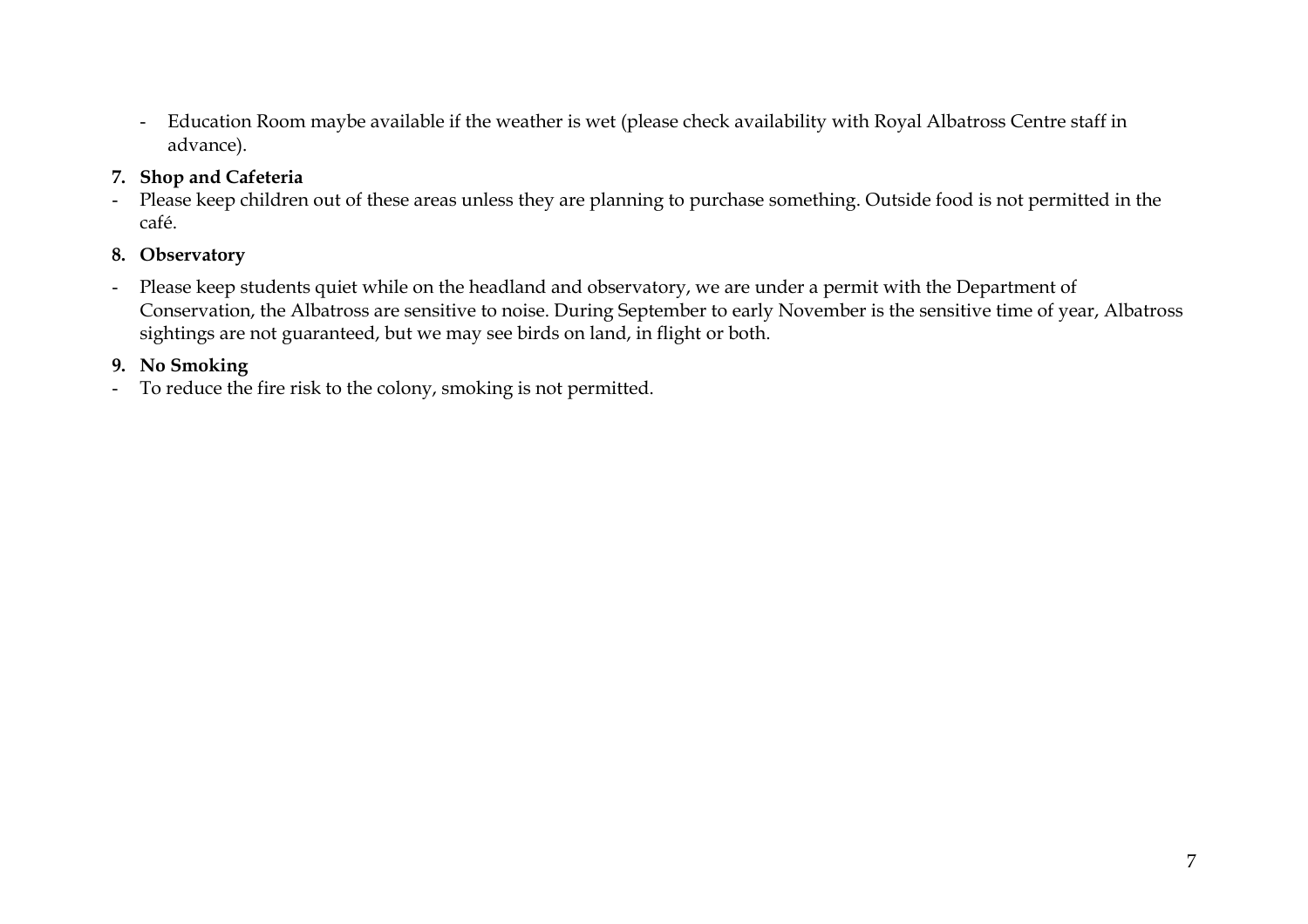## **Pre-trip Preparation**

In order to ensure that students get the most out of the programme we suggest that some pre- and post-trip work is done in the classroom prior to the visit to the Royal Albatross Centre.

## **1. Pre-trip Activities**

Use the activities on the web site and the resources listed to introduce the students to albatross and the Taiaroa headland.

## **2. Background Information**

Review the information provided in this booklet. Further information about albatross and the Taiaroa Headland site can be found on the web site and in the reference list

## **3. Work Sheets**

Programme worksheets are available on web site. Due to limited time during the programme, we suggest that teachers use them to follow up the programme in the classroom.

## **4. Tour Guidelines**

Please review the Tour Guidelines with your students and adult supervisors prior to the trip to the Royal Albatross Centre.

## **5. Teacher led activities at Taiaroa Head**

Extend your visit to Taiaroa Head by exploring the headland. Simple identification guides will help you find other species of birds and mammals that use the headland.

## **6. New Zealand Marine Studies Centre**

Combine at the Royal Albatross Centre programme with a visit to the NZ Marine Studies Centre and Aquarium. Spend the morning at the Aquarium and the afternoon with the Albatross or vice versa. The programmes are complementary and together create a unique learning experience for your class.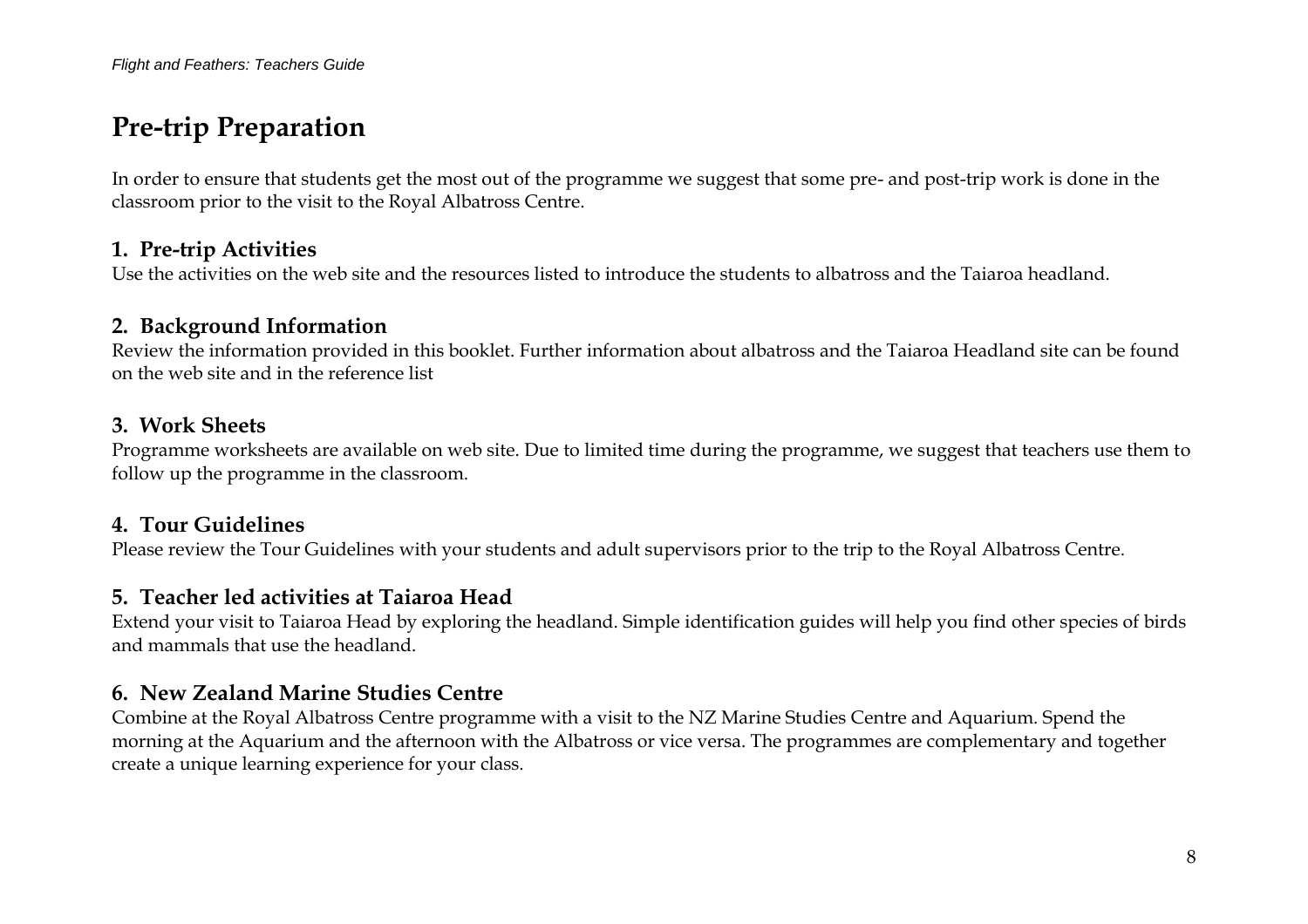# **Aerofoil Demonstration**



The apparatus is set up with an aerofoil on the right side and a counterweight on the left side. A hair dryer, **see photograph above**, supplies a constant air stream that is aimed straight at the front of the aerofoil. The aerofoil should be placed with the curved surface on the top. As the air flows over the aerofoil, that side of the apparatus will lift up. The air must travel farther over the top of the airfoil, so it travels faster, **see diagram below**. This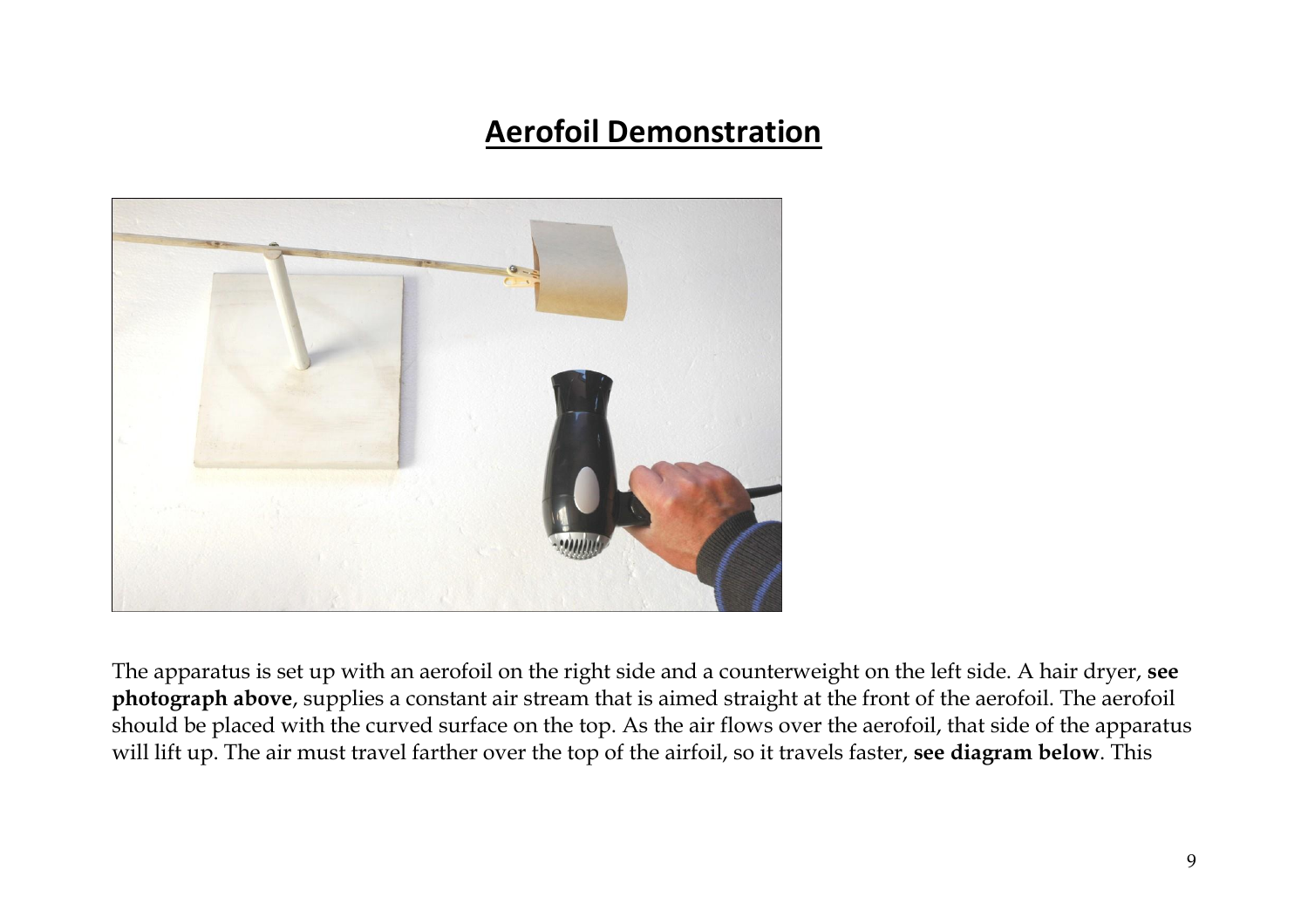creates an area of low pressure, so the unbalanced pressure from the bottom causes the aerofoil to lift. If the aerofoil is placed upside down, the motion will be down instead of up, thus proving the aerofoil (Bernoulli's) principle.

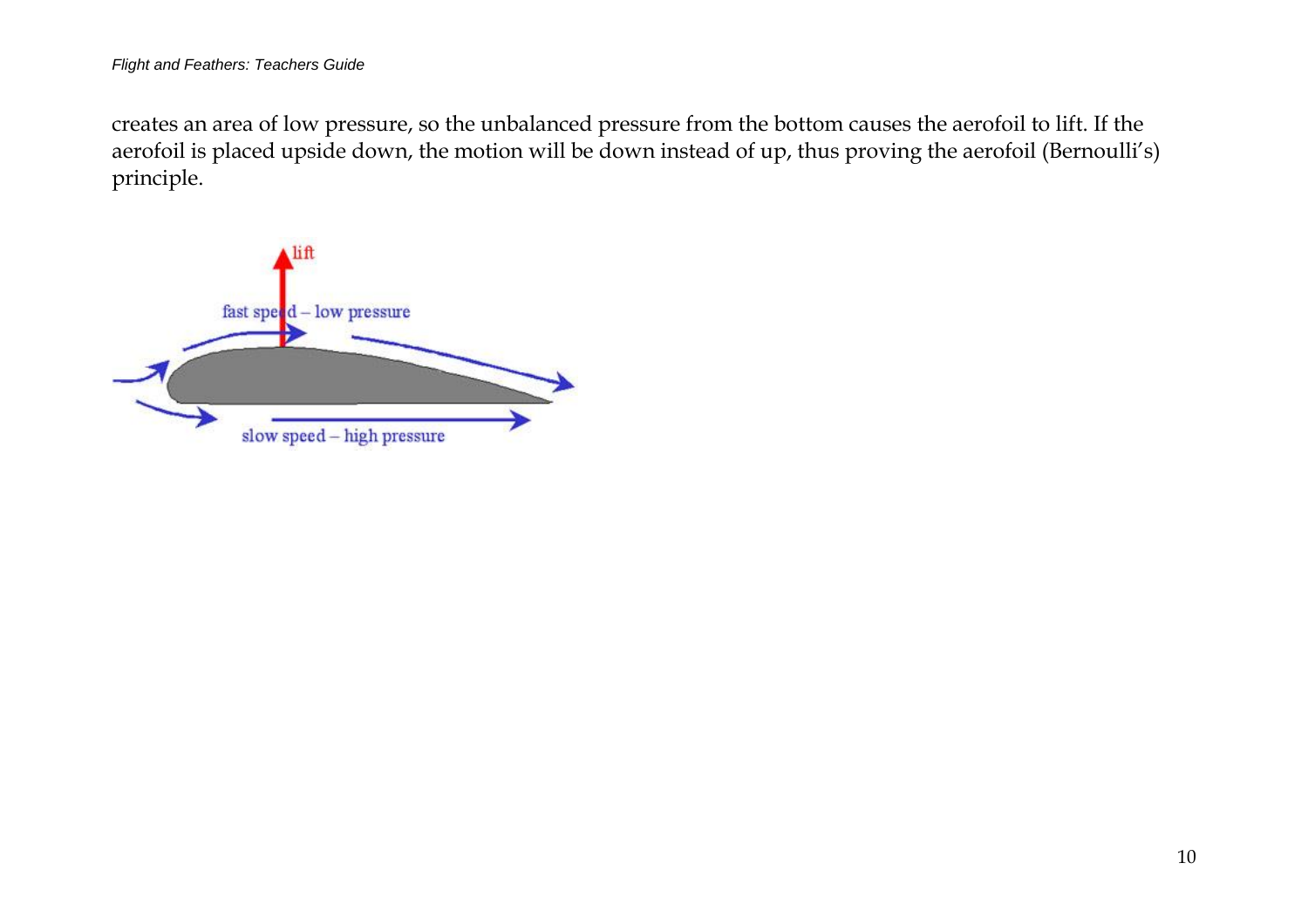## **Resources**

## **Royal Albatross Centre Activity Sheets**

**(download from [www.school.albatross.org.nz/resources\\_home.htm\)](http://www.school.albatross.org.nz/resources_home.htm)**

#### **Pre and Post Trip Assessment Activity**

#### **"Getting to know the Royal Albatross"**

This activity can be done individually, in groups or as a class activity. We suggest you do it prior to the visit and then ask children to use a different colour pen to change or add to their answers after the visit. We would encourage teachers to send examples of the students work to the Royal Albatross Centre.

#### **Toroa at Taiaroa Worksheets**

These work sheets work well as a classroom follow-up to the Toroa at Taiaroa Programme and look at how the Taiaroa Headland site was used by the Maori, Europeans and the seabirds.

#### **Food Web Card Game**

#### **"Gulp and Swallow"**

This card game illustrates local food chains and where albatross fit in. And excellent resource for both the Royal Albatross Programme and the NZ Marine Studies Centre programme.

#### **Create your own Albatross Mask**

Colour template to construct an albatross face mask with beak.

## **Albatross Conservation Comic**

#### **"Yawn the Albatross"**

This cartoon has information about the life of an albatross and how our fishing activities are affecting these birds.